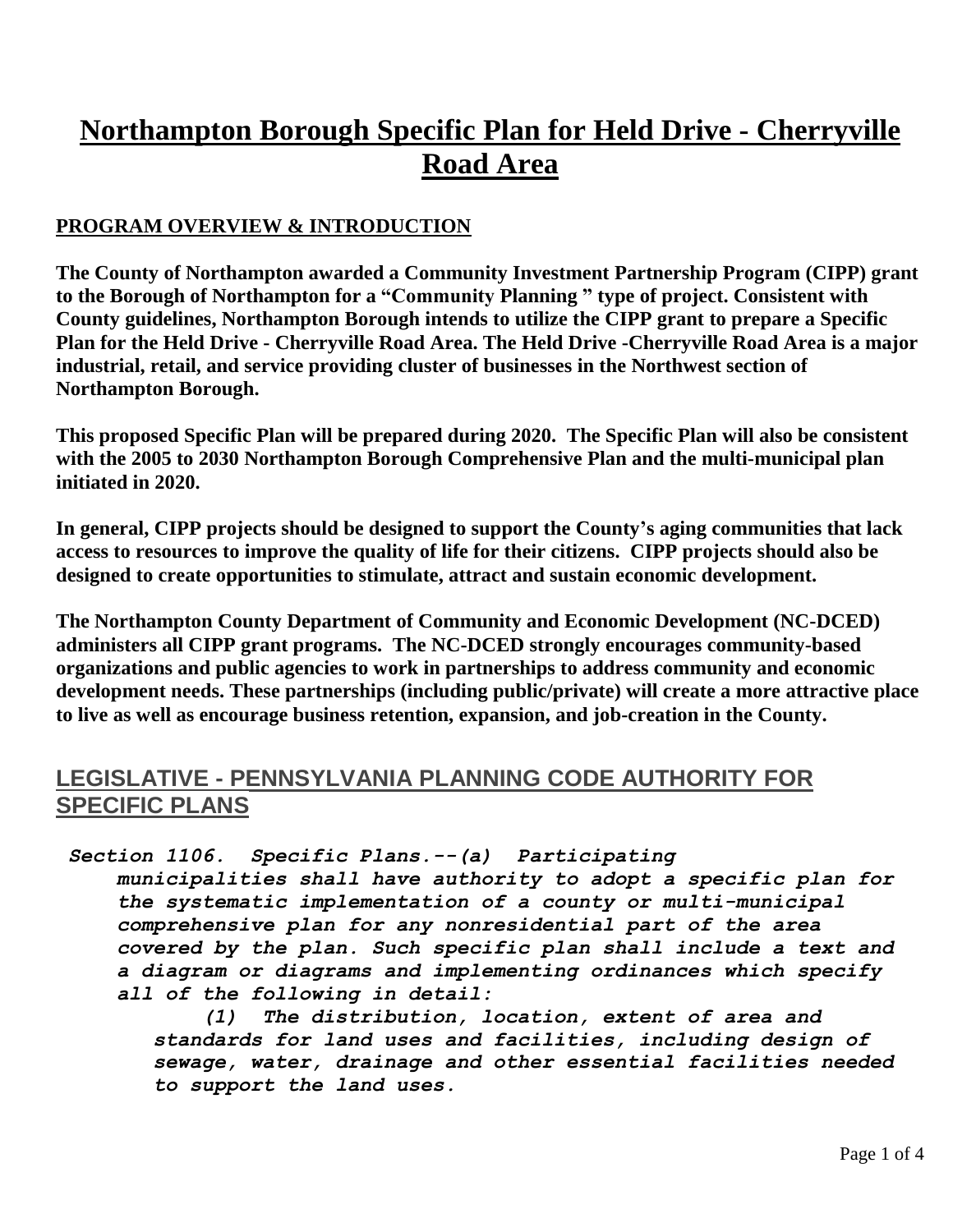*(2) The location, classification and design of all transportation facilities, including, but not limited to, streets and roads needed to serve the land uses described in the specific plan.*

 *(3) Standards for population density, land coverage, building intensity and supporting services, including utilities.*

 *(4) Standards for the preservation, conservation, development and use of natural resources, including the protection of significant open spaces, resource lands and agricultural lands within or adjacent to the area covered by the specific plan.*

 *(5) A program of implementation including regulations, financing of the capital improvements and provisions for repealing or amending the specific plan. Regulations may include zoning, storm water, subdivision and land development, highway access and any other provisions for which municipalities are authorized by law to enact. The regulations may be amended into the county or municipal ordinances or adopted as separate ordinances. If enacted as separate ordinances for the area covered by the specific plan, the ordinances shall repeal and replace any county or municipal ordinances in effect within the area covered by the specific plan, and ordinances shall conform to the provisions of the specific plan.*

 *(b) (1) No specific plan may be adopted or amended unless the proposed plan or amendment is consistent with an adopted county or multimunicipal comprehensive plan.*

 *(2) No capital project by any municipal authority or municipality shall be approved or undertaken and no final plan, development plan or plat for any subdivision or development of land shall be approved unless such projects, plans or plats are consistent with the adopted specific plan.*

 *(c) In adopting or amending a specific plan, a county and participating municipalities shall use the same procedures as provided in this article for adopting comprehensive plans and ordinances.*

 *(d) Whenever a specific plan has been adopted, applicants for subdivision or land development approval shall be required to submit only a final plan as provided in Article V, provided that such final plan is consistent with and implements the adopted specific plan.*

 *(e) A county or counties and participating municipalities are prohibited from assessing subdivision and land development*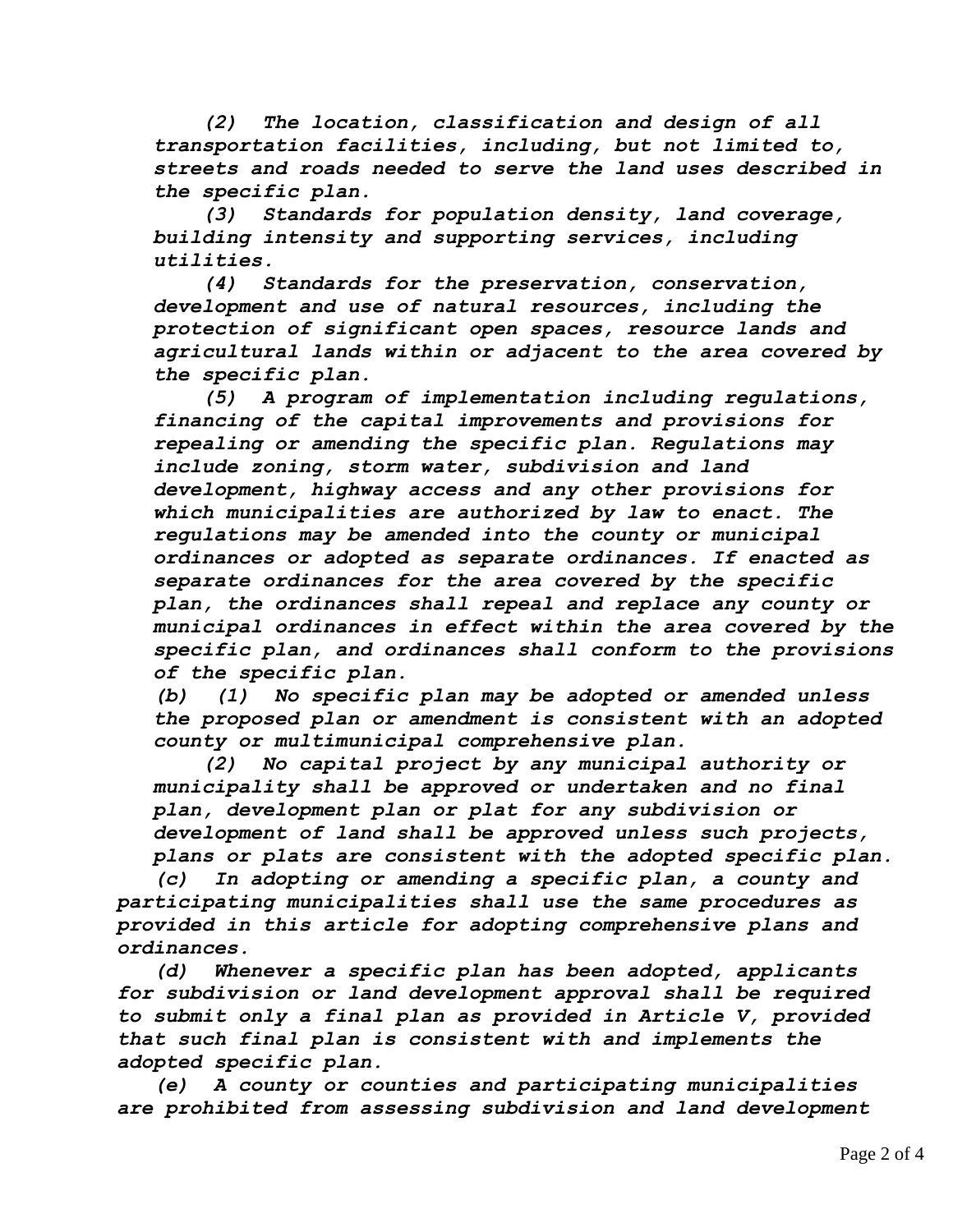*applicants for the cost of the specific plan.*

 *(1106 amended June 22, 2000, P.L.483, No.67)*

 *Section 1107. Saving Clause.--(a) The passage of this act and the repeal by it of any prior enabling laws relating to regional planning shall not invalidate any regional planning commission created under such other laws. This act, in such respect, shall be deemed a continuation and codification of such prior enabling laws.*

 *(b) The amendment of this article shall not invalidate any joint municipal planning commission established under the former provisions of this article. A joint municipal planning commission shall continue to function under the amended provisions of this article.*

### **EXAMPLE OF A SPECIFIC PLAN**

**The City of Brentwood envisions Priority Area One (PA-1) emerging as one of the city's primary future employment centers, offering individuals and businesses access and opportunities to create high-quality jobs across a diverse array of industries. The establishment of the employment center will assist the City towards achieving its goal of a healthy jobs-to-housing balance, reducing commute times for residents, and establishing new opportunities for economic growth and employment within the city. In addition, the City foresees PA-1's development as a vibrant, compact, mixed-use district, focused around a transit station that will provide linkages to other eastern Contra Costa County communities and the wider Bay Area region beyond. The Priority Area One Specific Plan (Specific Plan) provides the vision and strategy to facilitate PA-1's emergence as the city's transitoriented employment center.**

**The purpose of this Specific Plan is to enable the development of Priority Area 1 as a vibrant, compact, transit-oriented development – focused around a future multi-modal transit station, e.g., Tri Delta Transit/eBART station - and as an employment center within the City. This will be accomplished through goals, policies, regulations, and guidelines that address land use, architectural and urban design, circulation and parking, infrastructure, public services, and economic development in the Specific Plan area. The Specific Plan addresses the needs of the various users who frequent the Specific Plan area, including residents, workers, and visitors. The Specific Plan is intended**